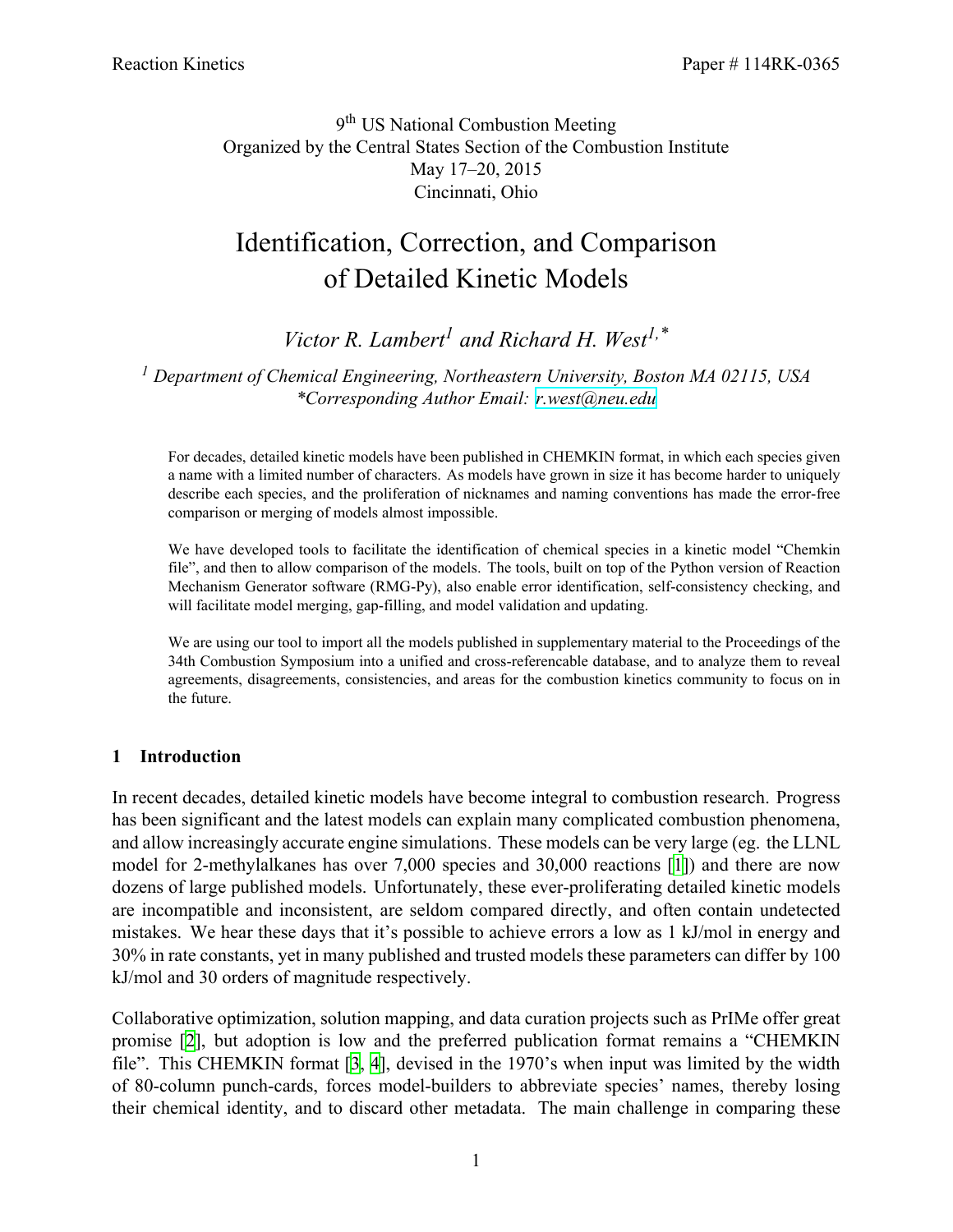models is in recognizing, for example, that the name "C3KET12" in one model represents 1 hydroperoxypropan-2-one, which another research group may have named "CH3COCH2O2H" in a different model.



**Figure 1:** *Some of the species and names from the LLNL model for n-heptane[\[5](#page-7-4)]*

There have been some efforts to aid comparison of CHEMKIN files over the years. In 2004 Simmie and co-workers developed some VisualBasic applications: CHEMClean to tidy up the formatting of a CHEMKIN file, and CHEMDiffs to compare two such files for common reactions. They applied this to five methane combustion models, revealing how many reaction rates had been re-used between them.[[6\]](#page-7-5) A similar tool from the same group allows users to compare thermodynamics files[[7\]](#page-7-6).

More recently Ratkiewicz and Truong [\[8](#page-7-7)] proposed a canonical form for reaction mechanisms, useful for merging and comparison of mechanisms, and developed software called CANMECH (CANonizedMECHanism) to translate mechanisms into such a form. They used their tool to compare six methane combustion models, and demonstrated the manipulations that become possible from merging kinetic models and interchanging sub-mechanisms between models. The CANMECH software requires an input file identifying the molecular structure of each species in the CHEMKIN file. They lament that "since there is no universal algorithm of decoding species nomenclature used by different researchers, this step cannot be fully automated" and "may be difficult for some users"[\[8](#page-7-7)]. This is the challenge addressed by the current work.

# **2 Methods**

# **2.1 Importer Tool algorithm**

To illustrate the algorithm, consider trying to identify the species named 'sc3h5cho' in a large methly butanoate combustion model [\[9](#page-7-8)]. The data available (Figure [2](#page-2-0)) are a block of thermochemistry data including the chemical formula, and a list of seven reactions that it participates in (from the 1,219 reactions in the model).

The first six reactions are all hydrogen abstractions from but-2-enal (assume for now that this species has already been identified), which has four types of hydrogen atom, implying sc3h5co could be one of four possible radicals. The seventh reaction is the decomposition into propenyl and carbon monoxide, also limiting sc3h5co to four possible species. The Venn diagram in Figure [3](#page-2-1) shows that only one species satisfies all seven reactions: but-2-enoyl. Presented with this evidence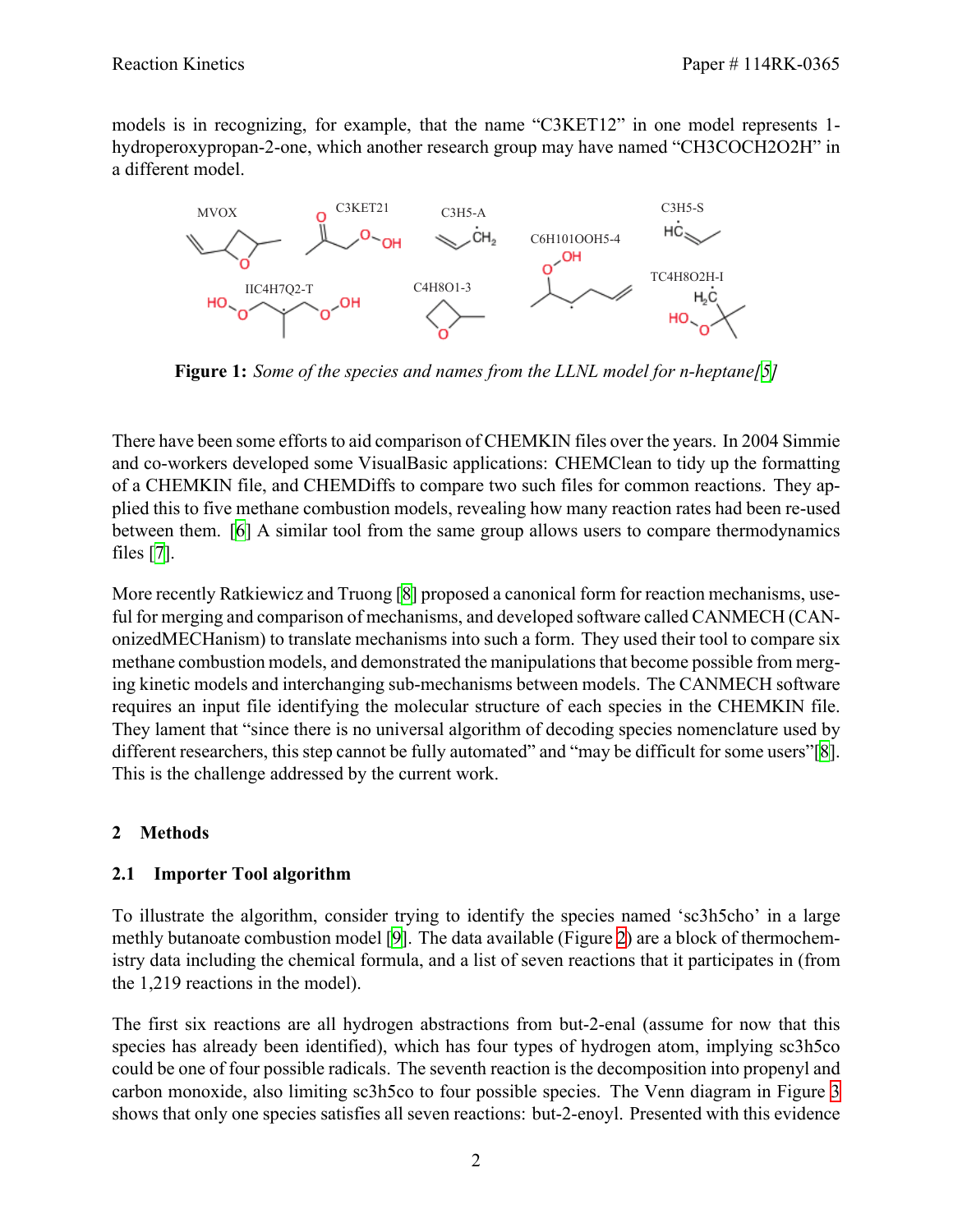<span id="page-2-0"></span>

| Species label Chemical formula: $C_4H_5O_1$                                                                                                                                                                                                                                                           |                                                      | Parameters for $H(T)$ , $S(T)$ expressions |              |
|-------------------------------------------------------------------------------------------------------------------------------------------------------------------------------------------------------------------------------------------------------------------------------------------------------|------------------------------------------------------|--------------------------------------------|--------------|
| $11/15/95$ thermc 4h 5o 1<br>s <sub>c3h5co</sub><br>1.25514754e+01 1.22521948e-02-4.22382101e-06 6.59184896e-10-3.83818826e-14<br>l-4.25349795e+03-4.02864145e+01 1.74191343e+00 3.97229536e-02-3.20061901e-05<br>1.38227925e-08-2.46272017e-12-6.64428100e+02                         1.70762023e+01 | 0q                                                   | 300.000 5000.000 1392.000                  | 21<br>2<br>3 |
| $sc3h5cho + ho2 = sc3h5co + h2o2$                                                                                                                                                                                                                                                                     | 1.000E+12 0.00                                       | 1.192E+04                                  |              |
| $sc3h5cho + ch3 = sc3h5co + ch4$<br>$sc3h5cho + o = sc3h5co + oh$<br>$sc3h5cho + 02 = sc3h5co + ho2$                                                                                                                                                                                                  | $3.980E+12$ 0.00<br>7.180E+12 0.00<br>4.000E+13 0.00 | 8.700E+03<br>1.389E+03<br>3.760E+04        |              |
| $sc3h5cho + h = sc3h5co + h2$<br>$sc3h5cho + oh = sc3h5co + h2o$                                                                                                                                                                                                                                      | 2.600E+12 0.00                                       | 2.600E+03<br>1.070E+13 0.00 -3.480E+02     |              |
| $sc3h5co = c3h5-s + co$                                                                                                                                                                                                                                                                               | $8.600E+15$ 0.00                                     | 2.300E+04                                  |              |

**Figure 2:** *Thermodynamic and kinetic data for the species sC3H5CO.*

<span id="page-2-1"></span>in a convenient tabular form, along with clues such as the difference in enthalpy of formation between the CHEMKIN polynomial and a Benson group additive estimate of the proposed species, the user would confirm this match. Once one species has been identified, it is used to help identify other species, much like solving a Sudoku puzzle. The human-computer workflow is shown in Figure [4](#page-3-0).



**Figure 3:** *Possible structures for sC3H5CO based on the evidence in Figure [2](#page-2-0)*

Our tool is built upon the new Python version of the open-source Reaction Mechanism Generator software, RMG-Py [\[10\]](#page-7-9). The modular nature of the RMG-Py software allows us to re-use many classes and methods for molecular graph matching, species generation, reaction templating, property estimation, and model generation. Currently the tool is somewhat difficult to get started, requiring manual intervention and often some debugging of CHEMKIN files (most published files have minor syntax errors), but once a model is running there is a simple web-based interface, allowing multiple users to review the evidence and confirm matches from any device with a web browser.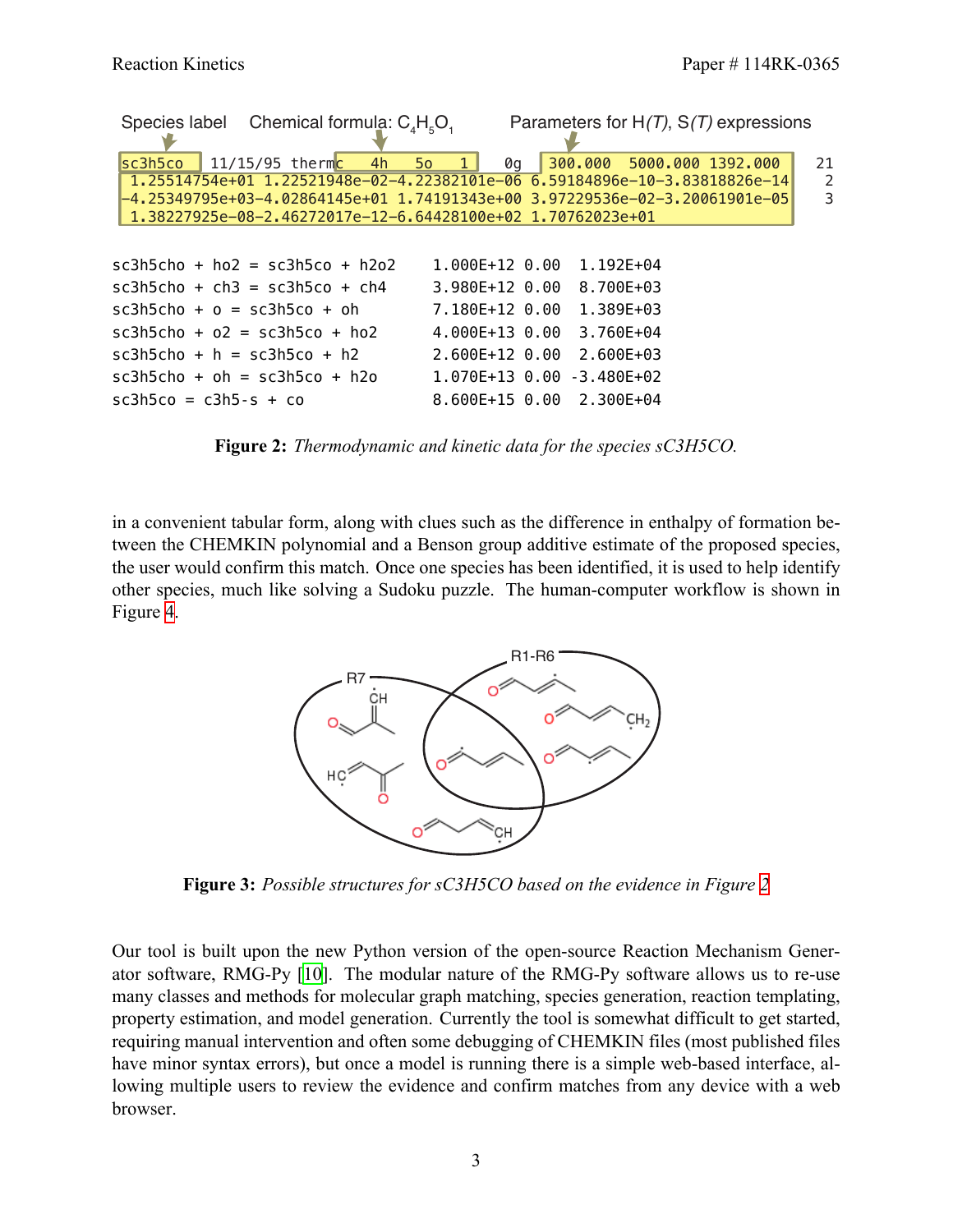<span id="page-3-0"></span>

**Figure 4:** *The workflow benefits from the strengths of a human's intelligence and a computer's speed and working memory.*

## **2.2 Analysis of Combustion Symposium Proceedings**

We set about to analyze The Proceedings of the Combustion Institute 34 (2013). The Reaction Kinetics section contained 60 papers. Of those, 33 mention or use CHEMKIN and 28 were published with some supplementary material, 17 of which include kinetic models of some sort. Of these 17: two are only partial lists of reactions rather than complete kinetic models, so were excluded from this analysis (one of these was provided in PDF format anyway, making it almost impossible to parse and reuse); one provided a FORTRAN subroutine for calculating the rate of generation of each species rather than a typical CHEMKIN file, so cannot be interpreted or compared; and two provided the log file from the CHEMKIN pre-processor 'ckinterp' instead of the input, which is perhaps more human-readable but cannot be easily re-used. We were able to obtain the original input files corresponding to one of the log files by contacting the authors, bringing the number of interpretable kinetic models up to 13, which are listed in Table [1.](#page-4-0)

Because the tool has not yet been updated with the latest features of RMG-Py, it is limited to reacting species containing C, H, and O atoms; apart from  $N_2$  as a bath gas collider, species containing nitrogen are excluded from the current study.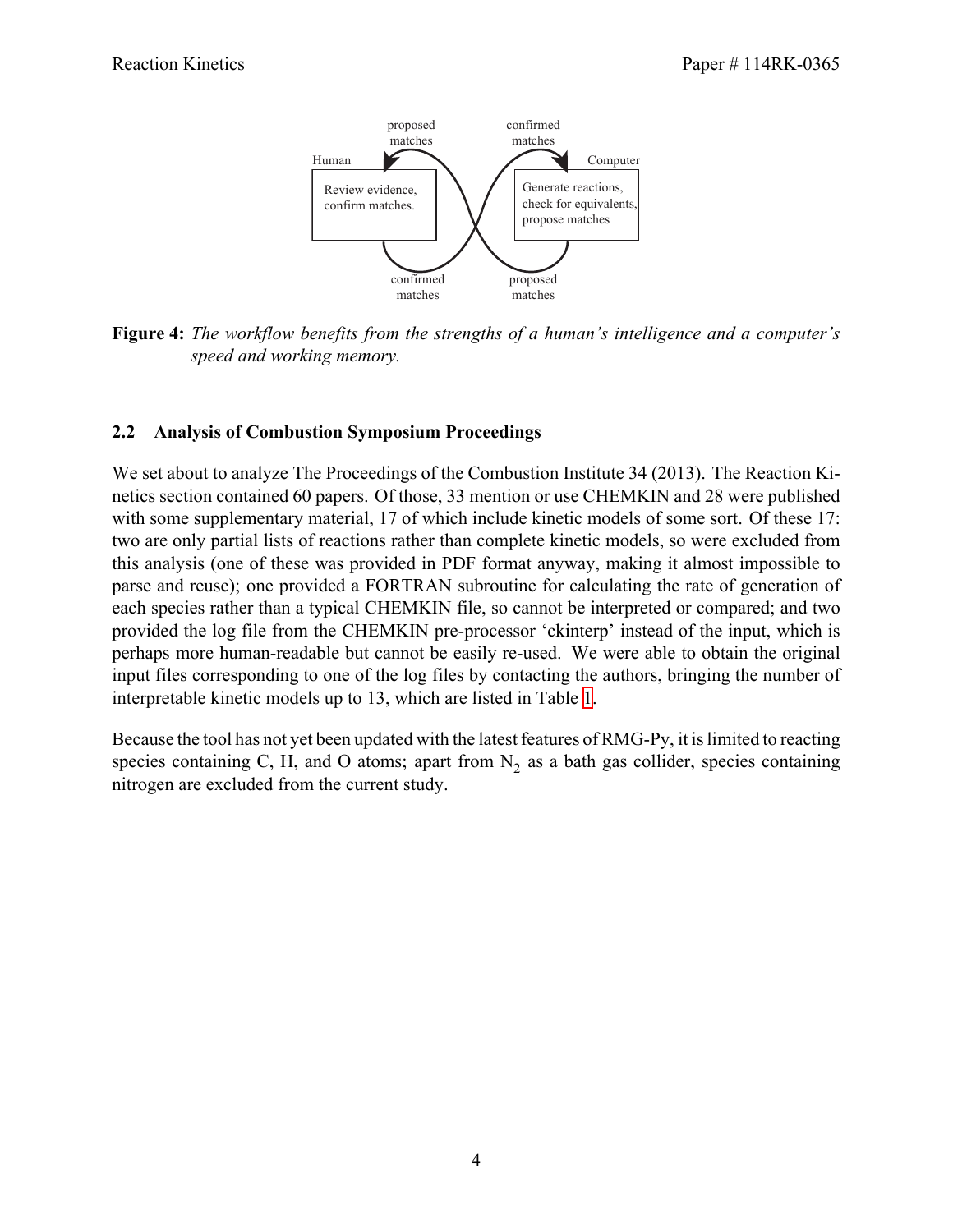| First author | Page | Ref.               | <b>Notes</b>                                                  |
|--------------|------|--------------------|---------------------------------------------------------------|
| Somers       | 225  | [11]               | 2-methyl furan oxidation                                      |
| Labbe        | 259  | $\lceil 12 \rceil$ | Flame chemistry of tetrahydropyran                            |
| Matsugi      | 269  | $\lceil 13 \rceil$ | 2- and 3-ring aromatics formation in the pyrolysis of toluene |
| Dagaut       | 289  | $\lceil 14 \rceil$ | Decalin oxidation and pyrolysis                               |
| Herbinet     | 297  | $\lceil 15 \rceil$ | Low temperature oxidation of benzene and toluene in mix-      |
|              |      |                    | ture with n-decane                                            |
| Husson       | 325  | [16]               | Ethylbenzene oxidation                                        |
| Wang         | 335  | [17]               | Autoignition of 3-methylheptane                               |
| Malewicki    | 353  | $\lceil 18 \rceil$ | Pyrolysis and oxidation of iso-octane                         |
| Malewicki    | 361  | [19]               | Pyrolysis and oxidation of n-decane and n-dodecane            |
| Liu          | 401  | [20]               | Reduced biodiesel surrogate                                   |
| Darcy        | 411  | [21]               | Ignition of a mixture of n-heptane and n-propylbenzene        |
| Sheen        | 527  | $\lceil 22 \rceil$ | Unsaturated hydrocarbons                                      |
| Veloo        | 599  | $\lceil 23 \rceil$ | Propanal oxidation                                            |

<span id="page-4-0"></span>**Table 1:** *Models being imported from the Proceedings of the Combustion Institute 34 (2013)*

# **3 Results and Discussion**

The largest model we have completely imported is a recently revised gasoline-surrogate model from LLNL, containing 1731 species. Figure [5](#page-5-0) shows our progress importing the 13 kinetic models from the Proceedings of the Combustion Institute 34 (2013). Once one or two large models are completed, it will become faster to import future models, because so many data are reused.

# **3.1 Naming**

The importer tool greatly increased the speed of identifying certain species which would have been extremely difficult to decipher by hand. As shown in Table [2,](#page-4-1) different models have drastically different naming conventions. The CHEMKIN name A1 represents benzene in one model, but the benzyl radical in another. Strange names, such as b13de2m for isoprene, are not uncommon (b13de2m standing for 2-methyl-1,3-butadiene).

<span id="page-4-1"></span>**Table 2:** *Different Names for Species in the Proceedings of the Combustion Institute 34 (2013)*

| <b>Species</b> | <b>SMILES</b> | <b>CHEMKIN Names</b>          |
|----------------|---------------|-------------------------------|
| $C_3H_5$       | $C = [C]C$    | C3H5-T, ch3cch2, TC3H5        |
| Benzene        | clccccc1      | A1, A, C6H6#, c6h6            |
| Benzyl         | cl[c]ccccl    | A1J, A1, C6H5#, c6h5          |
| <b>Butyl</b>   | [CH2]CCC      | PC4H9, R20C4H9, NC4H9, NC4H9P |
| 2-Hexyl        | CCCC[CH]C     | R72C6H13, hex2yl, C6H13-2     |
| Isoprene       | $C=CC (=C)C$  | b13de2m, IC5H8                |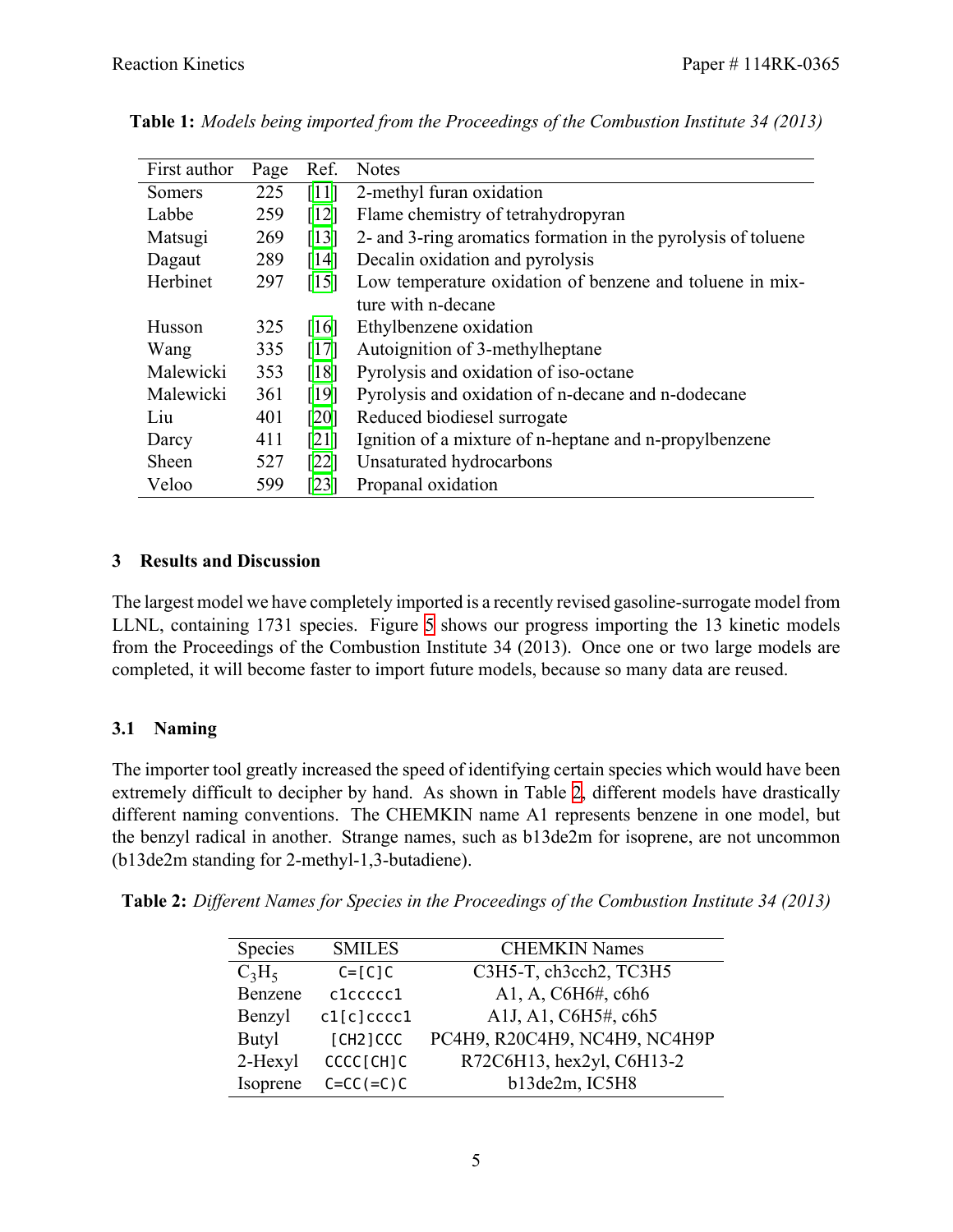<span id="page-5-0"></span>

**Figure 5:** *Models being imported from the Proceedings of the Combustion Institute 34 (2013), showing number of species identified at time of writing, and total model size (C/H/O species only).*

## **3.2 Thermochemistry**

To compare thermochemistry, we evaluate the standard enthalpy of formation at 298 K in kJ/mol. Of the 339 species identified in two or more models, 93 have perfect agreement and 132 (40%) have less than a 1 kJ/mol disagreement; however 62 (18%) have a range exceeding 10 kJ/mol. Some species with a particularly large range of enthalpies are listed in Table [3.](#page-6-0)

# **3.3 Kinetics**

To compare kinetics, we evaluated each rate coefficient at 1000 K, and took the base-10 logarithm. Several interesting discrepancies are noticeable when comparing the reaction rates for different models.

Some rates for hydrogen abstractions by oxygen are clearly disagreed upon, varying by about thirty orders of magnitude. Most have some rates around 10<sup>-19</sup> cm<sup>3</sup>/mol/s and others around 10<sup>11</sup> cm<sup>3</sup>/mol/s. Some reactions with large discrepancies of this sort are in Table [4.](#page-6-1)

 $C_2H_5+O_2 \rightleftharpoons C_2H_4+HO_2$  occurs in nine models and has a range of 3 orders of magnitude, with  $log(k/(cm^3/mol/s))$  ranging from 8.2 to 11.

Though many reactions have a large disparity, it is important to note that 260 of 772 reactions have a range of less than 0.15 orders of magnitude, or 40%.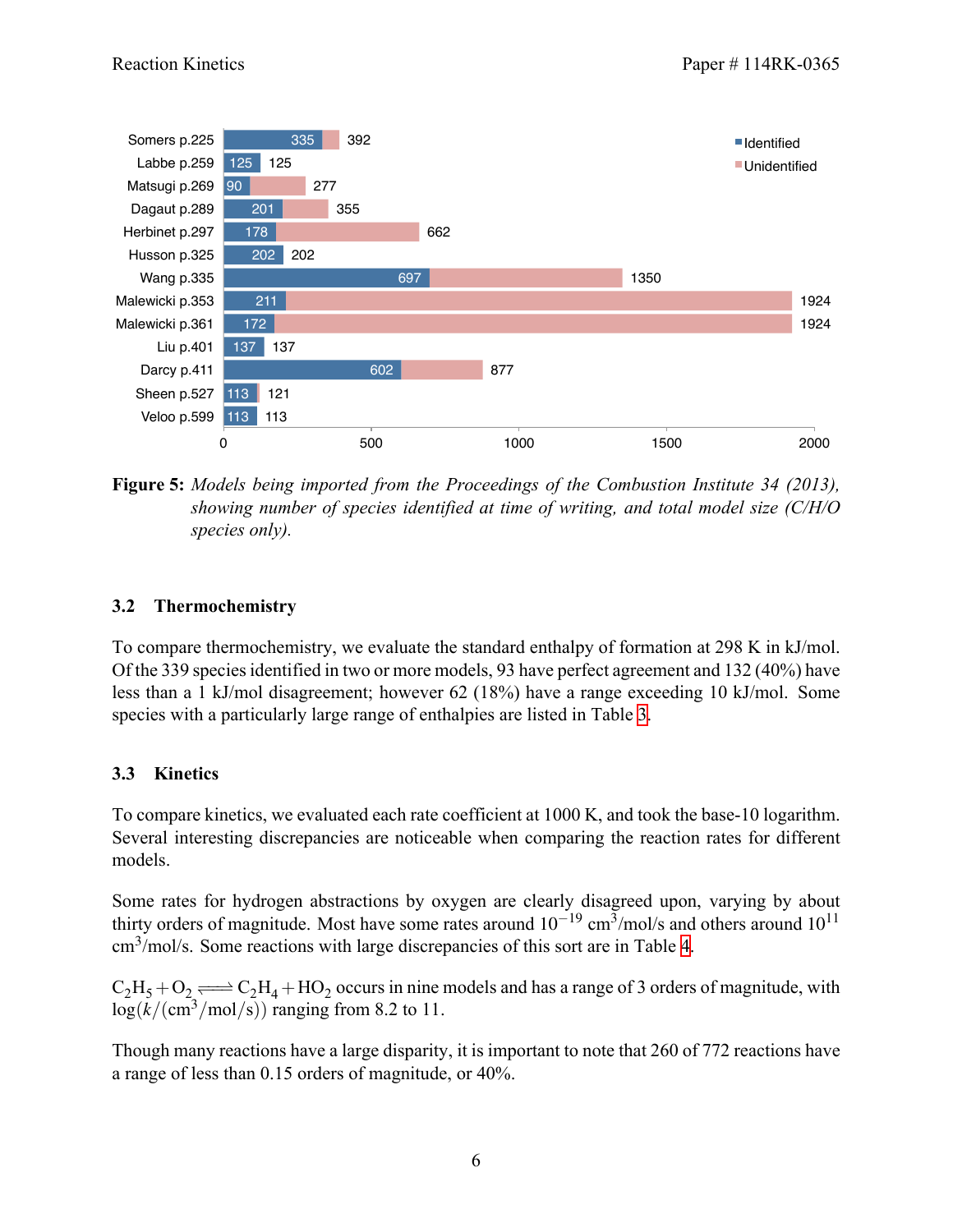| <b>SMILES</b>  | Name        | Num. models | Range of $\Delta H^{\circ}$ (kJ/mol) |
|----------------|-------------|-------------|--------------------------------------|
| $[CH]=C=[CH]$  | $C_3H_2$    | 10          | 96.6                                 |
| $CC (=0) 0[0]$ | $C_2H_3O_3$ | 8           | 56.2                                 |
| $[CH2]CC=0$    | $C_3H_5O$   | 8           | 96.3                                 |
| $CC=C[C]=0$    | $C_4H_5O$   |             | 56.9                                 |
| $[CH2]$ C#CC   | $C_4H_5$    | 6           | 89.0                                 |
| $CC=C=0$       | $C_3H_4O$   | 6           | 76.0                                 |
| $C[C](C)C=0$   | $C_4H_7O$   | 5           | 70.1                                 |
| $[CH2]CCC=C$   | $C_5H_9$    | 5           | 77.2                                 |
| $C=CC$ [CH]C   | $C_5H_9$    | 5           | 66.1                                 |
| C#CC#CC#C      | $L_6H_2$    | 5           | 184.9                                |

<span id="page-6-0"></span>**Table 3:** *Species with large discrepancies in enthalpies of formation*

<span id="page-6-1"></span>**Table 4:** *Reactions with large discrepancies in rate coefficient at 1000 K*

| Reaction                                                | Num. models |
|---------------------------------------------------------|-------------|
|                                                         |             |
| $IC_3H_7 + O_2 \rightleftharpoons C_3H_6 + HO_2$        |             |
| $SC_4H_9 + O_2 \rightleftharpoons C_4H_8 + HO_2$        | 5           |
| $NC_3H_7+O_2 \rightleftharpoons C_3H_6+HO_2$            | 4           |
| $PC_4H_9 + O_2 \rightleftharpoons C_4H_8 + HO_2$        |             |
| $AC_3H_5 + HO_2 \rightleftharpoons C_2H_3 + CH_2O + OH$ | 4           |
| $C_6H_{13} + O_2 \rightleftharpoons C_6H_{12} + HO_2$   |             |
| $C_5H_{11} + O_2 \longrightarrow C_5H_{10} + HO_2$      |             |